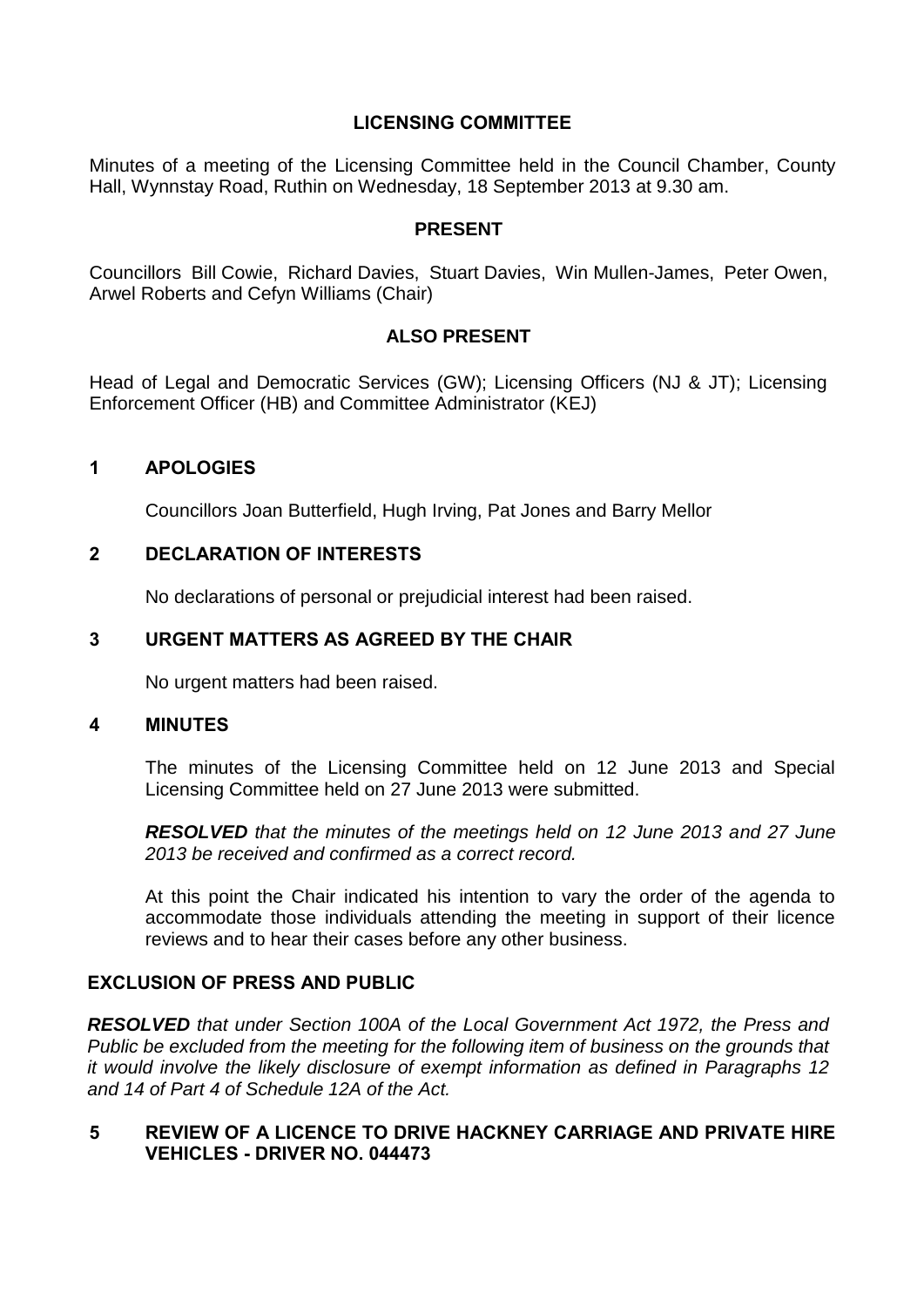A confidential report by the Head of Planning and Public Protection (previously circulated) was submitted upon –

- (i) the suitability of Driver No. 044473 to hold a licence to drive hackney carriage and private hire vehicles;
- (ii) the Licensing Committee held on 12 June 2013 having deferred consideration of the report in the absence of the Driver in order to provide a further opportunity for him to present his case (an extract of the minutes had been appended to the report);
- (iii) concerns having been raised by Licensing Enforcement Officers regarding the conduct of the licensed driver on a number of separate occasions following an incident on 27 February 2013 (a summary of the facts together with witness statements having been attached to the report), and
- (iv) the Driver having been requested to attend the meeting in support of his licence review and to answer members' questions thereon.

The Driver and his Legal Representative confirmed they had received the report and committee procedures. An application was made to stay the proceedings on the grounds that the local authority's legislative powers had been incorrectly referenced in the report. Following an adjournment to consider the submission the Chair advised that the committee had agreed to defer the matter to a special meeting to allow for the inaccuracy to be corrected. For transparency the Head of Legal and Democratic Services repeated the legal advice he had relayed during closed session. After a brief consultation with his client the Legal Representative advised that he was content to continue with the hearing despite the inaccuracy and proceedings were resumed.

The Licensing Officer (JT) introduced the report and case details.

A statement provided by the Driver was read out which provided some background information attesting to his character including employment history, family circumstances and his work within the local community. It was highlighted that he had not been subject of a complaint since becoming a licensed driver in 2006. The Legal Representative responded to the allegations detailed within the report and also presented the following in evidence –

- two witness statements to the incidents on 27 February and 26 March 2013
- transcript of the conversation with the Police Officer on 27 February 2013
- letter dated 22 March 2013 from the Vehicle & Operator Services Agency regarding action taken on 27 February 2013
- email dated 17 September 2013 from North Wales Police in response to a formal complaint relating to the incident on 27 February 2013.

Members questioned the Driver on his version of events and the demeanour he had adopted with various officials on the occasions detailed within the report. The Driver also responded to questions raised regarding his dealings with the licensing officers.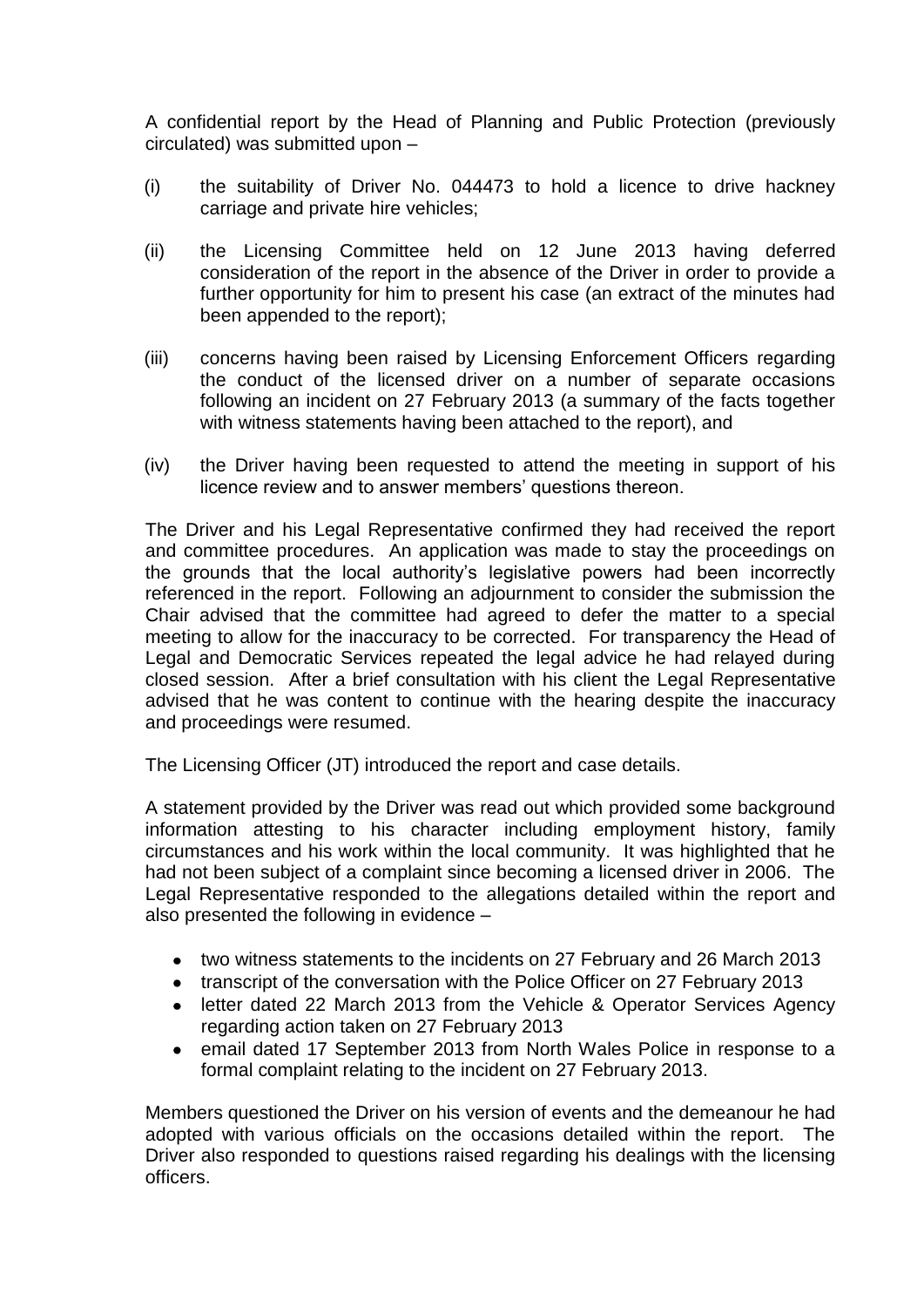In his final statement the Legal Representative reiterated that correct procedures had not been followed by certain officials on 27 February which had given rise to subsequent events.

At this juncture the committee adjourned to consider the case and it was –

*RESOLVED that the allegations made in respect of Driver No. 044473 had not been proved and no action be taken.*

The reasons for the Licensing Committee's decision were as follows –

Members had carefully considered the report and evidence presented in this case. The committee found no evidence to justify a sanction being imposed and had not been satisfied that the allegations made in respect of the Driver's conduct had been proven. Consequently no further action needed to be taken.

The Chair conveyed the committee's decision and the reasons therefore to Driver No. 044473 and his Representative. He also asked that the Driver co-operate fully with licensing officers in any future dealings.

At this juncture (10.50 a.m.) the meeting adjourned for a refreshment break.

## **6 REVIEW OF A LICENCE TO DRIVE HACKNEY CARRIAGE AND PRIVATE HIRE VEHICLES - DRIVER NO. 043120**

A confidential report by the Head of Planning and Public Protection (previously circulated) was submitted upon –

- (i) the suitability of Driver No. 043120 to hold a licence to drive hackney carriage and private hire vehicles;
- (ii) a complaint having been received from North Wales Police regarding the behaviour of the licensed driver on two separate occasions: 21 February and 6 July 2013 (a summary of facts together with witness statements; transcript of the recorded interview and associated documentation had been attached to the report);
- (iii) Driver No. 043120 having appeared before the Licensing Committee on 6 March 2013 regarding a separate incident and had been given a formal warning regarding his future conduct (an extract of the minutes had been appended to the report), and
- (iv) the Driver having been invited to attend the meeting in support of his licence review and to answer members' questions thereon.

The Driver was not present and had contacted officers the previous day advising that he would be unable to attend the meeting due to work commitments. He had been advised previously to put in writing any representations he wished to make but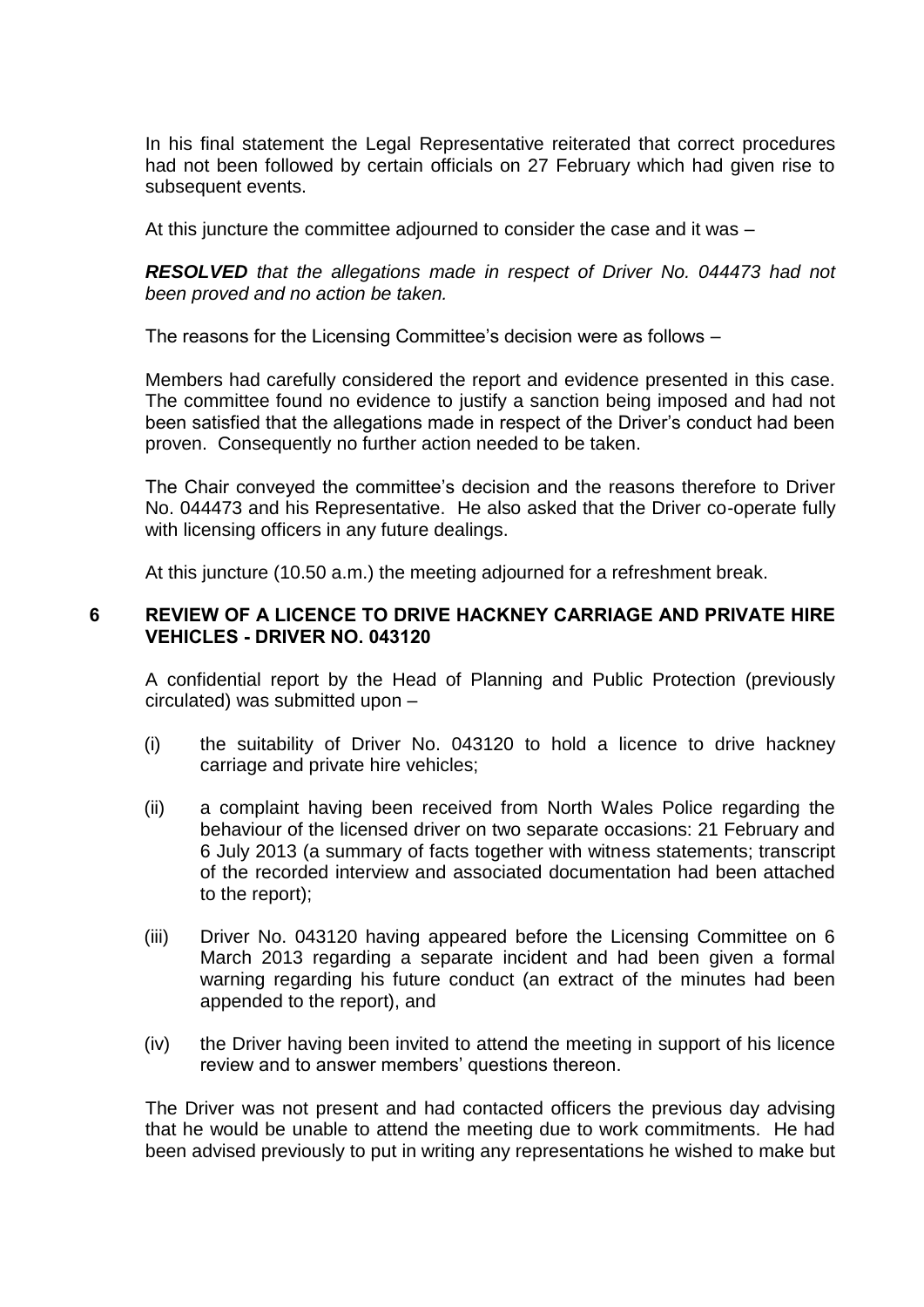no such representation had been received. In view of the seriousness of the matter the committee agreed to proceed in the Driver's absence.

The Licensing Enforcement Officer introduced the report and detailed the facts of the case. Members considered the evidence presented and it was –

*RESOLVED that Driver No. 043120 be suspended from driving hackney carriage and private hire vehicles for a period of three months to take immediate effect on the grounds of public safety in accordance with S.61 (2B) of the Local Government (Miscellaneous Provisions) Act 1976.*

The reasons for the Licensing Committee's decision were as follows –

Members carefully considered the information put before them and had regard to the fact that the Driver had been advised to put his representations in writing but had failed to do so. The committee expressed serious concerns regarding the Driver's conduct and actions as detailed within the report which demonstrated his complete disregard for the law and public safety. The committee's overriding consideration was the safety of the public and members felt the Driver's disregard for public safety meant that his suspension should take immediate effect in order to protect the public. In addition members had regard to a previous warning given to the Driver in respect of his conduct which had also raised public safety concerns.

Members also expressed concern that the Driver was not wearing his badge during the incident on 21 February 2013 which was in breach of his hackney carriage/private hire vehicle licensing conditions and that he appeared not to be aware of that fact. Licensed drivers were required to wear badges to assure the public that they had been licensed and were fit and proper.

## **7 REVIEW OF A LICENCE TO DRIVE HACKNEY CARRIAGE AND PRIVATE HIRE VEHICLES - DRIVER NO. 047689**

The Chair reported that he had granted an adjournment request in this case from Driver No. 047689. Consequently the matter had been deferred to the committee's next meeting on 4 December 2013.

*RESOLVED that the position be noted.*

## **OPEN SESSION**

Upon completion of the above business the meeting resumed in open session.

## **8 LICENSING ACT 2003 - LICENSING AUTHORITY AS RESPONSIBLE AUTHORITY**

The Licensing Officer (NJ) submitted a report by the Head of Planning and Public Protection (previously circulated) informing members of arrangements made to enable the Local Authority to carry out its functions as a Responsible Authority.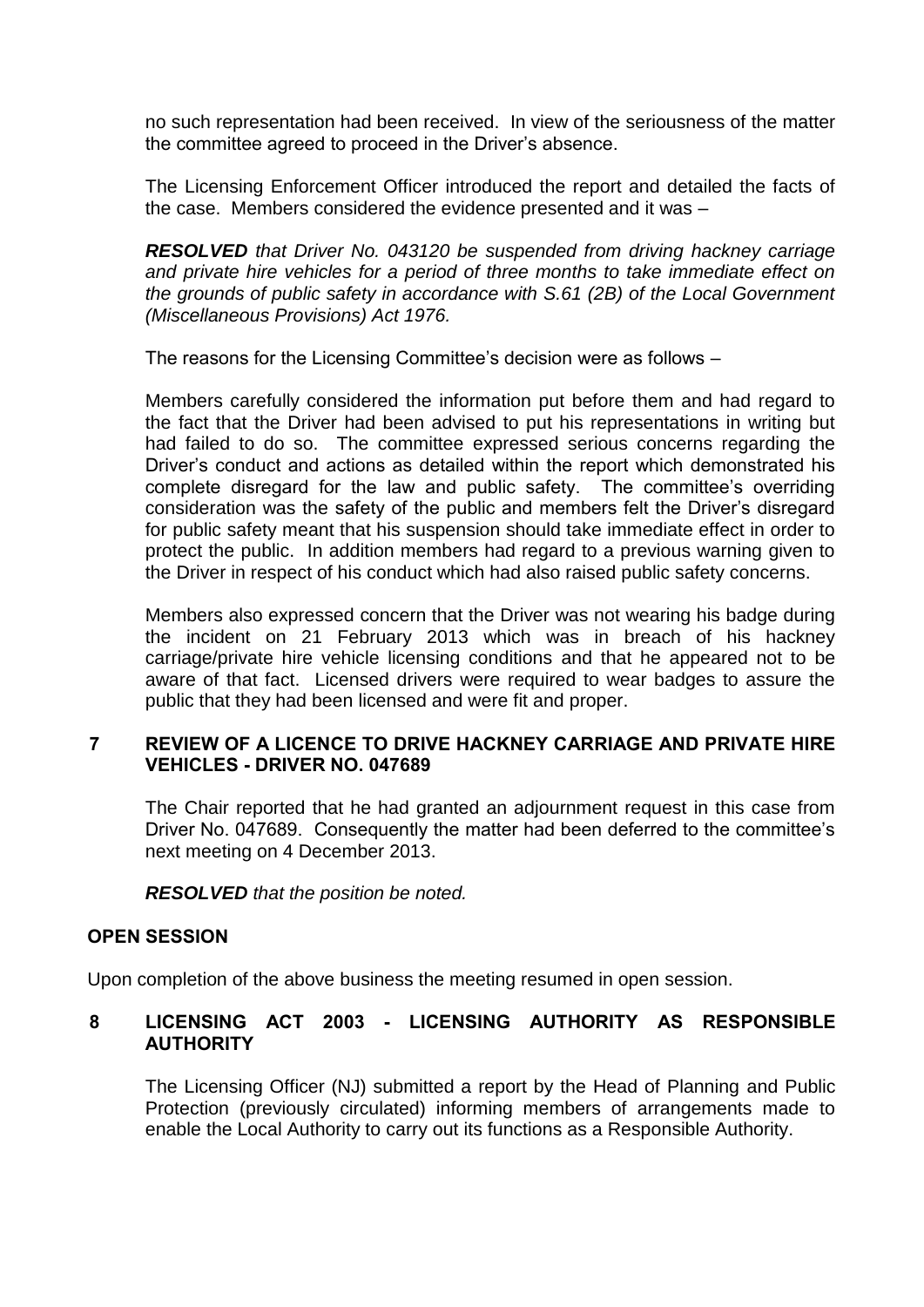Members were advised of the recent change in legislation which empowered licensing authorities to fulfil the same functions as other Responsible Authorities under the Licensing Act 2003. The importance of achieving a separation of responsibilities within the local authority to ensure procedural fairness and eliminate conflicts of interest was highlighted and details of the existing roles and responsibilities were provided. To ensure an appropriate separation of responsibilities in light of the new powers it was recommended that the Senior Community Enforcement Officer be allocated the role as the Responsible Authority for Licensing.

*RESOLVED that the Senior Community Enforcement Officer be delegated the function of Responsible Authority on behalf of Licensing.*

# **9 UPDATE ON REVIEW OF LICENSING FEES AND CHARGES FOR 2013/14**

The Licensing Officer (NJ) submitted a report by the Head of Planning and Public Protection (previously circulated) updating members on progress with the review of the licensing fees and charges for 2013/14.

The prolonged and complex nature of determining the actual cost for administering each function was highlighted together with the implications of a recent High Court judgement, Hemmings v Westminster City Council (attached as appendix to the report). The outcome of the judgement clarified what costs could be taken into account when determining fees. An All Wales Licensing Technical Panel had been tasked with looking at fees and charges and officers were actively contributing to that process with regular meetings scheduled throughout the remainder of the year.

In response to questions the Licensing Officer explained the range of factors which determined the level of fees which differed between local authorities. Although a generic fee could not be applied across Welsh authorities the Licensing Technical Panel was working to develop a generic set of procedures for determining fees and charges. Members acknowledged the importance of ensuring the review was conducted thoroughly to avoid any future legal challenges and it was –

*RESOLVED that the current fee structure be retained for 2013/14 until such time as the Licensing Technical Panel had agreed on a generic set of procedures for setting fees and charges and the full review has been undertaken.*

## **10 REVIEW OF HOUSE TO HOUSE AND STREET COLLECTION POLICIES**

The Licensing Officer (NJ) submitted a report by the Head of Planning and Public Protection (previously circulated) seeking members' review of the draft policies for the allocation and monitoring of Street Collection and House to House Collection permits (attached at Appendix A to the report) following the consultation exercise.

The Licensing Committee on 12 September 2012 had agreed a consultation exercise on the review of policies for charitable collections. The report outlined the consultation process and provided details of the representations received relating to Street Collections (no representations had been received relating to House to House Collections) and the recommended amendments in response thereto.